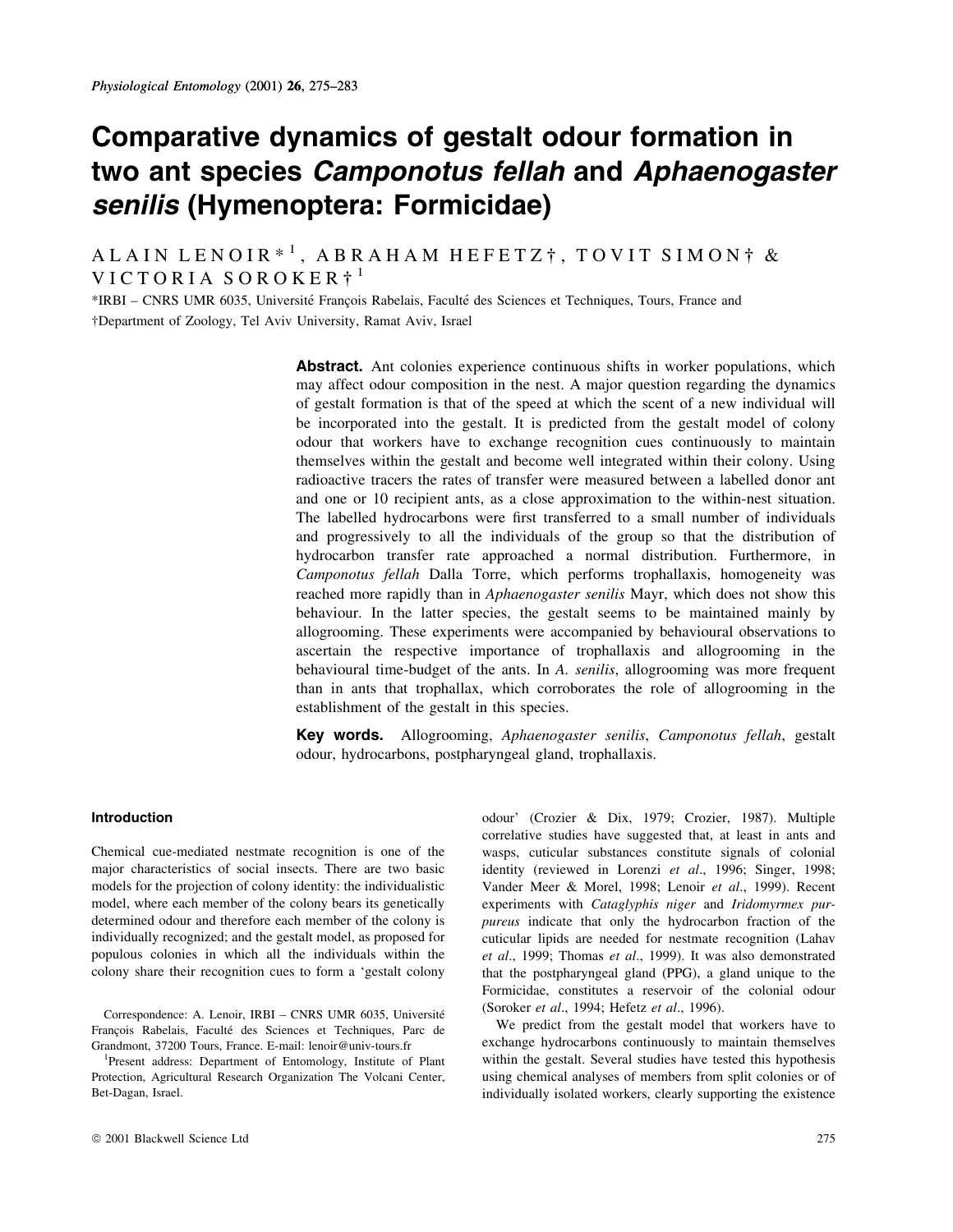of a gestalt colony odour (Dahbi et al., 1999; Boulay et al., 2000a; Lenoir  $et al., 2001$ ). They also confirmed the prediction that the individual's hydrocarbon composition is dynamic, with workers continuously exchanging hydrocarbons.

Transfer of chemical cues between individuals can be mediated by three modalities: trophallaxis, allogrooming, and other physical contact. In the formicine ants, where trophallaxis is very frequent, this behaviour constitutes the major modality for sharing colonial odour (C. niger, C. iberica and Camponotus fellah Dalla Torre; Soroker et al., 1995; Dahbi et al., 1999; Boulay et al., 2000a). On the other hand, allogrooming and other physical contact are the means by which species that do not perform trophallaxis can exchange body odours. In the ponerine ant Pachycondyla apicalis it was shown through the use of radioactive tracers and behavioural observation that odour transfer is mediated via other physical contact. This mode of transfer seems to be sufficient for a gestalt formation in this species, which has small colonies of fewer than 100 individuals (Soroker et al., 1998). The hydrocarbon-transfer studies further demonstrated that there is a correlation between the mode of transfer and its magnitude. In species that perform trophallaxis, transfer within 24 h may reach 42% of the PPG content, e.g. in Camponotus fellah (Boulay et al., 2000b), while reaching only 3.2% in P. apicalis, which does not trophallax (Soroker et al., 1998). However, transfer in these studies was measured only in encounters between two individuals (called later `dyadic' encounters), so conclusions regarding cue transfer in whole colonies are limited.

Rate of cue transfer is apparently a major factor, determining the speed at which the odours of emerging workers in the colony can be incorporated into the gestalt: i.e. how rapidly will they acquire the odours of other nestmates as well as contribute their own odour to the gestalt? The objectives of the present study were to demonstrate the occurrence of a gestalt colony odour by following the dynamics of the flow of radioactively labelled hydrocarbons in a group of 11 ants. This should provide a reasonable simulation of the flow of hydrocarbons in the entire colony. We compared these dynamics in two species with populous colonies, one that performs trophallaxis and one that does not. Camponotus fellah was chosen because an earlier study had demonstrated that this species has high trophallactic activity and a high rate of hydrocarbon transfer (Boulay et al., 1999); Aphaenogaster senilis Mayr (Myrmicinae) was chosen as a member of a genus that does not perform trophallaxis (Delage & Jaisson, 1969) but forms large colonies. In both species the existence of a gestalt colony odour was previously assessed, using individually isolated workers of C. fellah (Boulay et al., 2000a) and A. senilis (Lenoir et al., 2001).

It was predicted that the labelled hydrocarbons would be transferred to all the individuals of the group, so that all the participants would attain homogeneity and that homogeneity in the trophallactic C. fellah would be reached more rapidly than in the non-trophallactic A. senilis.

Using radioactive tracers we first measured hydrocarbon transfer in A. senilis in dyadic encounters and, by selectively using ants with blocked mouths, the prevailing mode of transfer was determined. The within-group rates of hydrocarbon transfer to confirm the gestalt formation systems were then measured, as well as the effect of transfer mode (trophallaxis or not) on the speed at which the gestalt was obtained. These experiments were accompanied by behavioural observations to determine the respective importance of trophallaxis and allogrooming in the time-budget of the ants.

# Methods

#### Collection and maintenance of the ant colonies

Mature queenright colonies of A. senilis were collected in October 1999 in Doñana National Park, Andalusia (Huelva Province, south-west Spain). Colonies of C. fellah were established from mated queens collected during nuptial flight during March 1997-1999 in the area of Tel Aviv, Israel. Colonies were maintained in the laboratory in artificial nests under a controlled temperature of  $24 \pm 4$  °C. The ants were fed three times a week with insects and provided with tap water and sugar water *ad libitum*. Colonies of A. senilis were also provided with a mixture of seeds.

#### The transfer of hydrocarbons between nestmates

To assess the rate of transfer between nestmates, donor ants were injected with 1  $\mu$ Ci [1<sup>-14</sup>C] sodium acetate through the gaster intersegmental membrane, as described previously (Soroker et al., 1995). The mortality was very low. Only the ants that were in good condition and mobile after 24 h (25  $\pm$  3 °C) were used for the transfer experiments. Each donor was presented with one recipient nestmate (dyadic transfer) or with 10 nestmates (group transfer). Dyadic encounters were conducted in Petri dishes (9-cm diameter) and group encounters were conducted in plastic boxes with a plaster floor. In encounters that lasted longer than 24 h the ants were fed and supplied with water. All dyadic encounters were stopped after 24 h by freezing the ants. Group transfer encounters were stopped after either 1, 3 or 6 days for C. fellah and A. senilis, with an additional 10-day period for the latter. In the highly polymorph C. fellah only median workers were used (weighing 10-12 mg non-fed). Workers of A. senilis are monomorphic and the weight of non-fed workers was 4-5 mg. In C. fellah the transfer rate was investigated between labelled media workers and 10 soldiers during a 24-h encounter. In the group transfer experiments the ants were observed daily for mortality. All dead ants (2% in both species) were removed immediately and were not included in the transfer calculations.

The occurrence of labelled lipids in the PPG and the thoracic cuticle was monitored for both donors and recipients. Dissected glands were immersed in  $100 \mu L$  pentane, and cuticular lipids were extracted by immersing thorax and legs in 400 µL pentane for 5 min. The extracts were stored at  $-20$  °C until analysis when they were fractionated to classes of compounds by TLC using silica gel (Polygram Sil G, Machery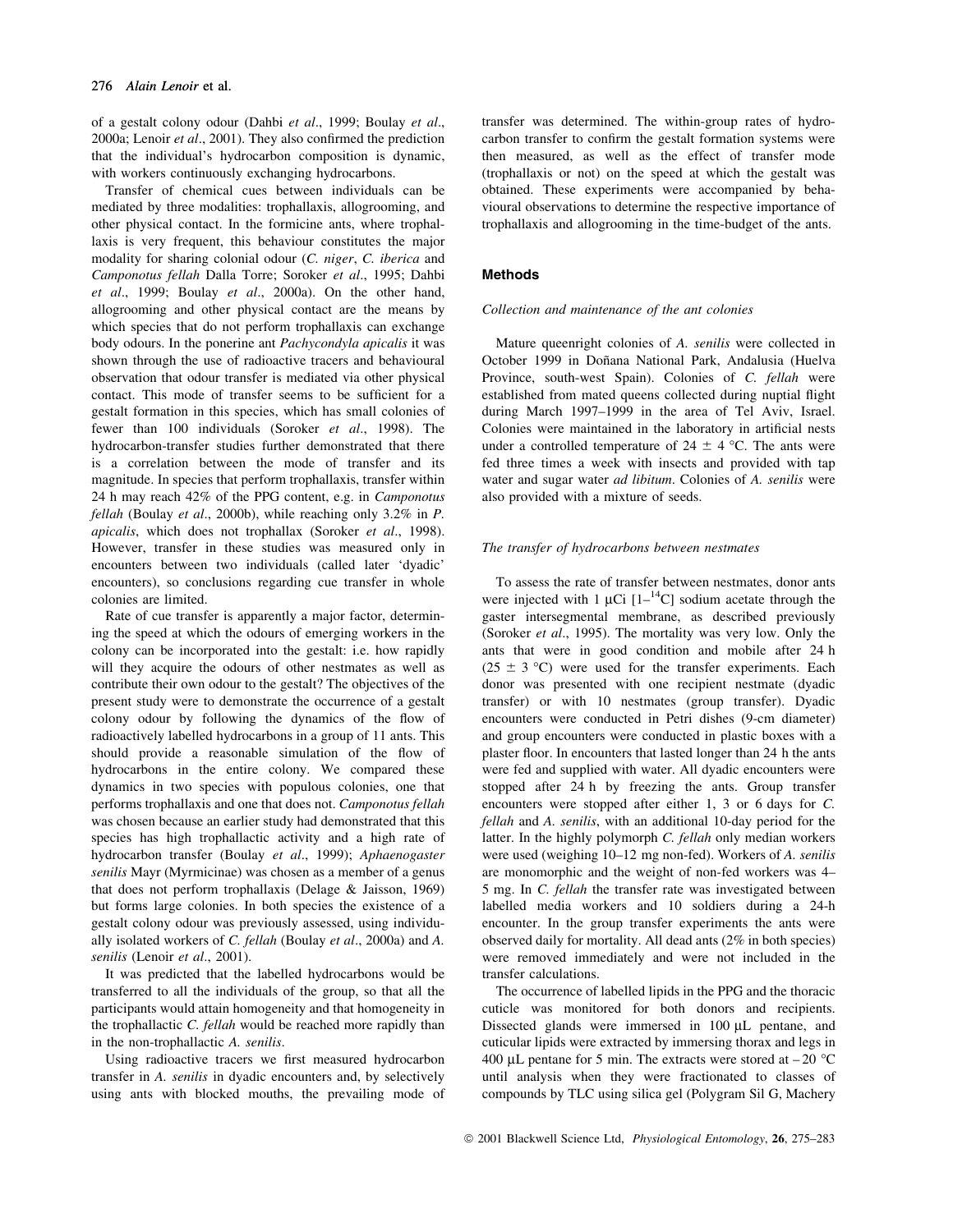Nagel GmbH, Duren, Germany), and radioactivity of the hydrocarbon and non-hydrocarbon fractions was monitored by autoradiography (Fuji BAS 100 Phospho-Imaging analyser, Fuji PhotoFilm, Kanagawa, Japan), as described previously (Soroker et al., 1995). Transfer of labelled material from donors to recipients was determined for each member of a pair or a group and for each tissue (PPG and cuticle) separately, and calculated as the percentage label found in each recipient out of the total label found in the donor(s) and recipient(s) combined. The total lipids (pentane-extractable) comprised approximately 65-75% hydrocarbons.

The relative roles of trophallaxis, allogrooming and other physical contact on the transfer of newly synthesized hydrocarbons in dyadic encounters were examined in A. senilis only. Either the donors or recipients, or both, had their mouths blocked with beeswax (see Soroker et al., 1995). Encounters included all possible combinations of non-labelled, prelabelled, blocked or non-blocked ants. Transfer in dyadic encounter in C. fellah had been investigated earlier (Boulay et al., 2000b) and assessment of the role of trophallaxis on the transfer using mouth-blocking experiments was made previously on Cataglyphis niger, a formicine ant exhibiting similar trophallactic activity to C. fellah (Soroker et al., 1995).

#### Behavioural observations

In the dyadic encounters of A. senilis the behaviours of both ants were recorded simultaneously every 10 min during the first 6 h. Behavioural items were classified into five categories: trophallaxis, selfgrooming, allogrooming, other physical contact (antennal and body contacts) and non-contact. Data are expressed as percentages of time devoted to any behaviour. Innest behavioural measurements of self- and allogrooming were conducted on five workers from two different colonies for 15 min of each hour, from 09.30 to 20.30 hours, for a total of 3 h, using a Psion event recorder (Psion, Oxford, U.K.). We observed only in-nest workers, assuming that they are at the centre of the gestalt exchanges.

# **Statistics**

Data are presented as mean  $\pm$  SEM. We used the nonparametric Kruskal–Wallis test for global comparisons. When global analysis gave a significant effect, intergroup comparisons were then tested with the non-parametric Mann-Whitney U-test corrected for the  $\alpha$  level of probability. To compare the distributions of frequencies of transfers we used the Kolmogorov–Smirnov test. A significance level of  $P = 0.20$ was chosen because we predicted that the distributions would not differ from a normal distribution (second order error). All statistics were made with Statistica software.

## **Results**

#### Dyadic encounters

Selective blocking of the mouth of worker A. senilis had a significant effect on the transfer of hydrocarbons into the PPG



Fig. 1. Transfer of radioactive hydrocarbons in Aphaenogaster senilis to the postpharyngeal gland and the cuticle of recipient in dyadic encounters (mean  $\pm$  SEM). Different letters indicate significant differences for postpharyngeal gland.  $n =$  number of dyads. RODO: Recipient Open/Donor Open  $(n = 14)$ , RODB: Recipient Open/Donor Blocked  $(n = 6)$ , RBDO: Recipient Blocked/ Donor Open  $(n = 12)$ : RBDB: Recipient Blocked/Donor Blocked  $(n = 7)$ .

of the recipients in the dyadic encounters (Fig. 1,  $P < 0.0001$ ,  $n = 6$ ). Hydrocarbon transfer to the PPG in control groups reached 10% ( $n = 14$ ), compared with 20% transfer when recipients with open mouth encountered blocked donors. However, this was not significantly different regardless of whether the donor's mouth was blocked or not  $(P = 0.19)$ . Transfer to the PPG was abolished when the recipient too had a blocked mouth ( $n = 7$  and  $n = 12$ , respectively). The levels of transfer to the cuticle were always lower (between 2 and 5%) than those to the PPG, and were not affected by blocking of the mouth ( $P = 0.59$ ).

#### Group tests

After injection, the total amount of radioactivity in the pentane-extractable lipids in the PPG or the cuticle (donors and recipients included) did not change beyond the first 24 h and for up to 10 days. Exceptionally low biosynthetic rates were observed in the 3-day experiments with C. fellah. This, however, did not affect the results because transfer values were always calculated relative to the total biosynthesis in the specific experiments.

Figure 2(a) depicts the mean percentage of hydrocarbon transfer into the PPG and cuticle for C. fellah recipient workers. Although variability in transfer was large, there was a significant elevation in transfer when the duration of encounter increased  $(P < 0.0001$  for PPG and cuticle). Transfer to the PPG after 1 and 3 days did not differ significantly and amounted to  $4-5\%$  ( $P = 0.046$  NS, threshold being 0.017), but increased significantly to  $7\%$  after 6 days (1 day vs. 6 days  $P = 0.0002$ ; 3 days vs. 6 days  $P < 0.001$ ). Transfer to the cuticle increased significantly between 1 and 3 days (0.8 and 1.4%, respectively,  $P = 0.001$ ) but remained unchanged thereafter (3 days vs. 6 days,  $P = 0.43$ ). The donor transferred progressively more of the labelled hydrocarbons (Fig. 2b;  $P = 0.004$ ; between 50 and 55% during the 1-3-day period,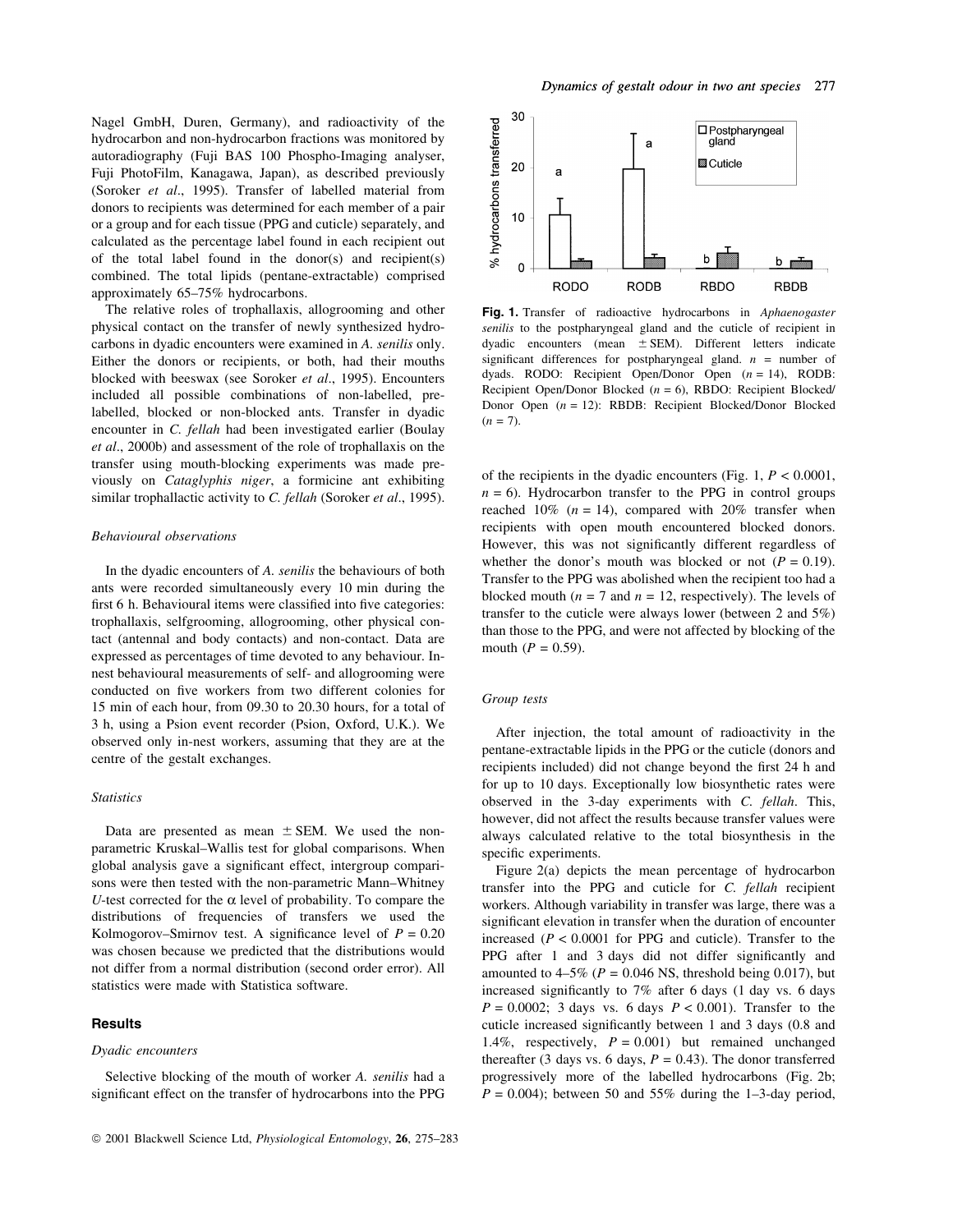

Fig. 2. Transfer of radioactive hydrocarbons in Camponotus fellah. (a) Percentage transferred to each recipient in the postpharyngeal gland or cuticle. (b) Total percentage transfer by each donor. Different letters indicate significant differences. Numbers within the columns indicate the sample sizes.

and 75% after 6 days of encounter. Assuming an even distribution to all ants (one donor  $+10$  recipients), each participant was expected to possess, in the PPG and cuticle combined, 9.1% of total radioactivity. In fact, however, the donor retained significantly more radioactive hydrocarbons than expected (25% vs. the expected 9.1%). The amount of radioactivity on the cuticle presented in Fig. 2 represents extracts of thorax and legs only, rather than the whole cuticular surface. We therefore extrapolated the transfer to the whole cuticular surface, using the formulae:  $S =$  wet mass 0.67  $*$  12 (Edney, 1977; Johnson, 2000), and assuming that the repartition of hydrocarbons is homogeneous on the body, as indicated by Bagnères & Morgan (1990). After correcting for the donor's lesser contribution and the worker's body surface, the amount of transfer both to the cuticle and the PPG of the recipients after 6 days was not different from the expected (6.97% corrected observed data vs. 7.50% expected for total radioactivity).

In the encounters between a prelabelled median worker and soldiers, total transfer from the donor was  $67.5 \pm 7.3\%$  (for 24 h encounter). Each individual soldier received 6.10  $\pm$  0.6% to the PPG and  $0.65 \pm 0.1\%$  to the cuticle.

Figure 3 depicts comparable data for transfer in A. senilis over a 10-day period, revealing a significant increase with time  $(P < 0.0001$ , Fig. 3a). The transfer into the PPG of the recipients increased progressively, reaching 6% at 10 days.



Fig. 3. Transfer of radioactive hydrocarbons in Aphaenogaster senilis. (a) Percentage transferred to each recipient in the postpharyngeal gland or cuticle. (b) Total percentage transfer by each donor. Different letters indicate significant differences. Numbers within the columns indicate the sample sizes.

Increase in the cuticle followed a similar progression, but the difference between  $6$  and  $10$  days was not significant  $(6 \text{ vs.})$ 10 days,  $P = 0.70$ . Accordingly, the amount given by the donor increased regularly, with only 28% being transferred after 1 day, and 73% after 10 days ( $P = 0.0005$ ). In A. senilis, as some workers died in the 10-day experiment, the theoretical mean for an equal sharing should have been 8.1%, which corresponds to the 8.02% observed data (and 7.50% for the corrected data as indicated above).

Figure 4 presents the distribution of transfer amounts in C. fellah for 1, 3 and 6 days, and the corresponding calculated curves. The data distribution for the PPG after 1 day (Fig. 4a), was non-significantly different from a normal distribution (Kolmogorov–Smirnov test,  $P > 0.20$ ). This was true also for the longer periods of encounters  $(3 \text{ days}, P > 0.20; 6 \text{ days},$  $P > 0.20$ ). For the cuticle (Fig. 4b), the homogenization process was slower, with the 1 and 3 day curves being significantly different from normality ( $P < 0.01$  and  $P = 0.15$ , respectively), but being normal after 6 days (6 days,  $P > 0.20$ ).

The distribution of transfer amounts and the corresponding calculated curves for A. senilis are presented in Fig. 5(a,b). In this species, the process of mixing was considerably slower than in C. fellah. After 3 and 6 days the curves were significantly different from normal both for the PPG and the cuticle ( $P < 0.05$  and  $P < 0.10$ , respectively). After 10 days the distribution was not significantly different from normal distribution in the PPG ( $P > 0.20$ ) but not for the cuticle  $(P < 0.20)$ .

Initial skewness of the distributions to the left were due to the numerous low transfer values, with some ants receiving little or no radioactive hydrocarbons. The numbers of zero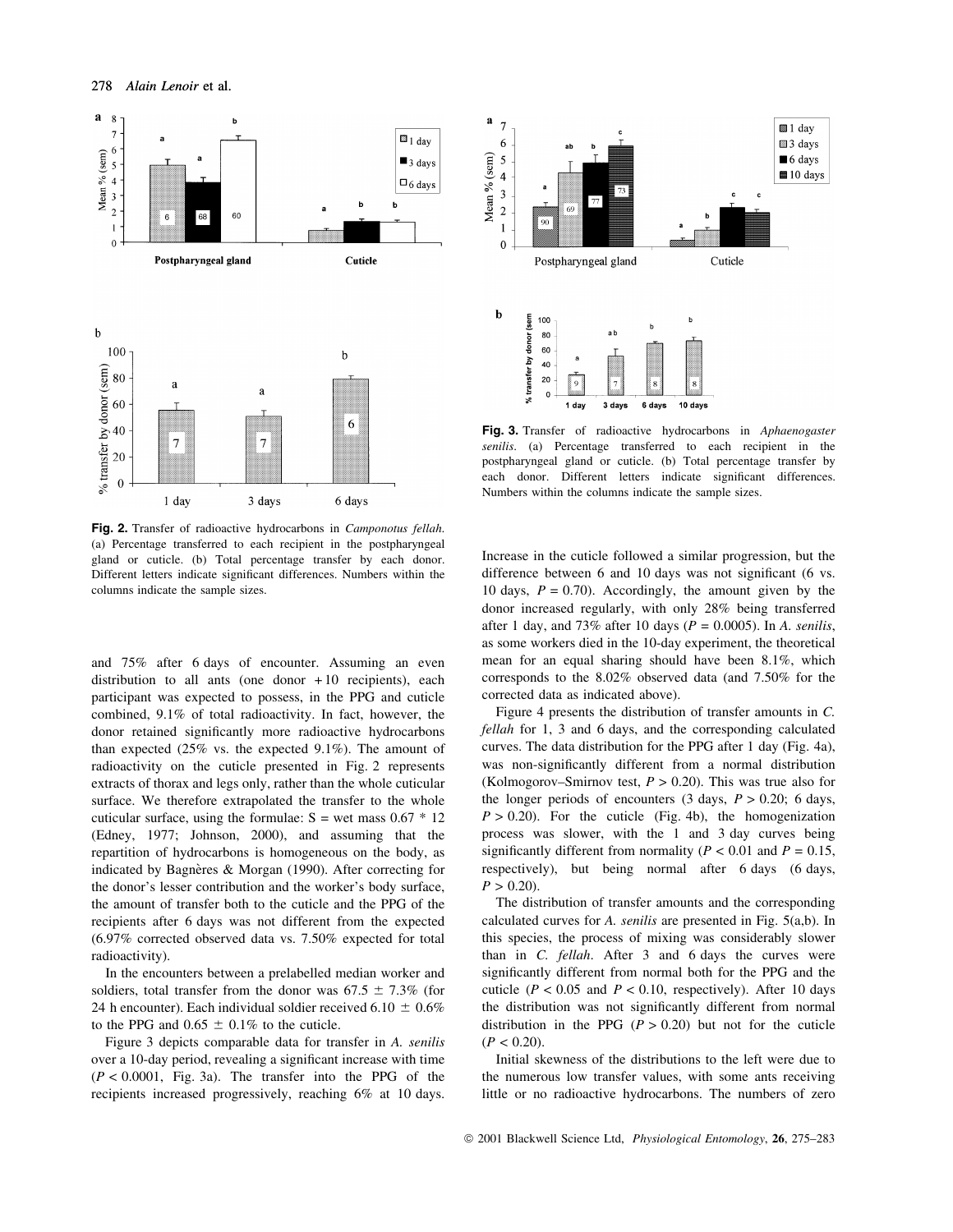# a) Postpharyngeal gland





Fig. 4. Distribution of frequencies of transfer rates (%) in *Camponotus fellah* (observed data in histograms and normal distribution calculated in lines). (a) Postpharyngeal gland and (b) cuticle.

transfer values are given in Table 1. All the C. fellah workers possessed radioactive hydrocarbons in their PPG after 6 days, whereas it took 10 days for A. senilis workers. The spread on

the cuticle was even slower. For both species, 10% of the ants were not labelled at all after 6 days, and for A. senilis 6% of the workers remained non-radioactive even after 10 days.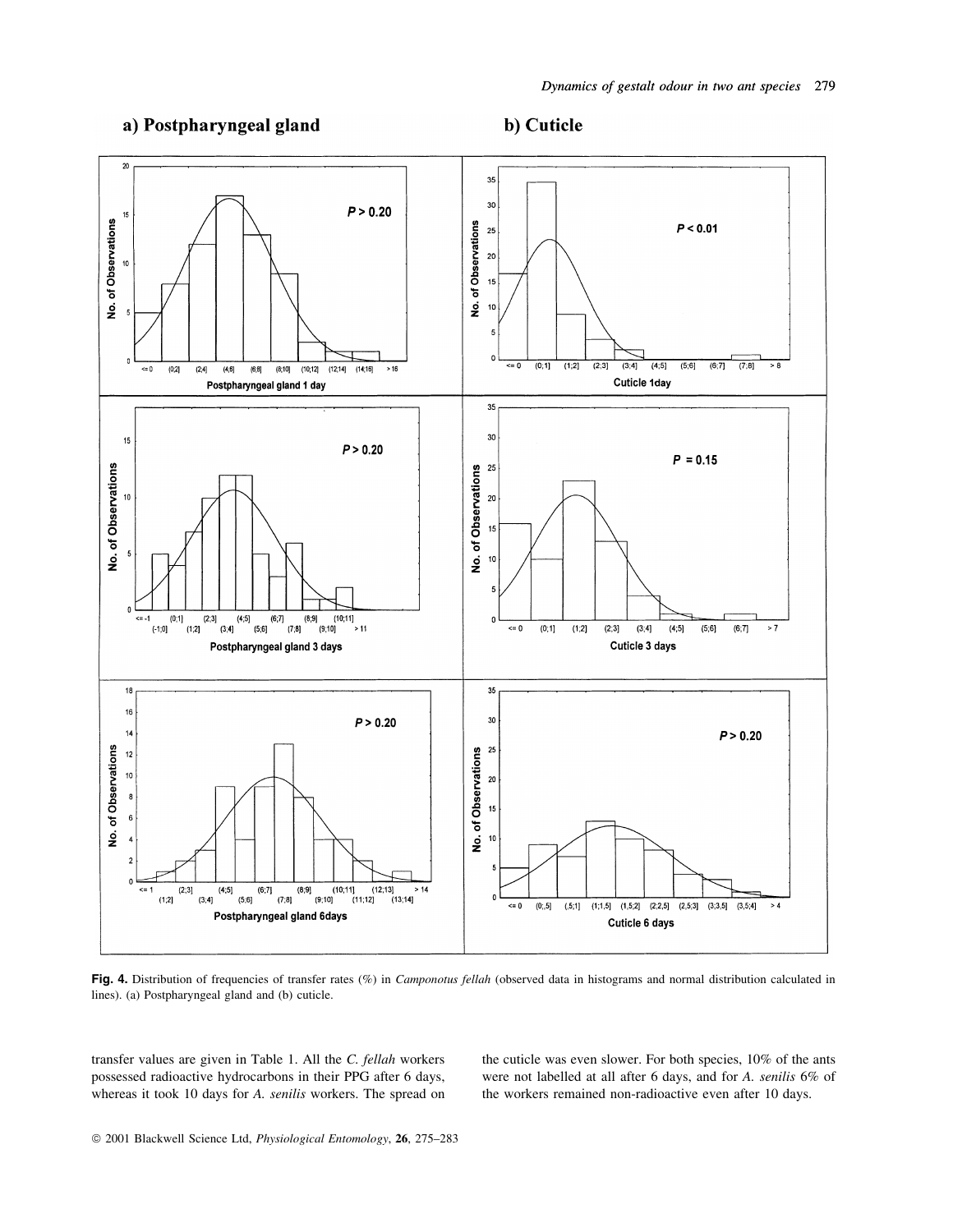

(b) Cuticle



Fig. 5. Distribution of frequencies of transfer rates (%) in *Aphaenogaster senilis* (observed data in histograms and normal distribution calculated in lines). (a) Postpharyngeal gland and (b) cuticle.

The number of partners influenced the speed of distribution. In the dyadic tests the total transfer rate was low in the first 24 h (12% in A. senilis and 43% in C. fellah), whereas it reached 28 and 56%, respectively, in the group tests, probably due to the greater number of interactions.

## Behaviour

We never observed any trophallaxis-like behaviour in A. senilis, either in dyadic encounters or inside the nest. By contrast, in C. fellah trophallactic activity occupied 4% of the ants' time. In dyadic encounters, both species performed allogrooming but at different levels: 1.1% for C. fellah and 7.2% for A. senilis. Selfgrooming and other physical contacts were very variable. Within-nest observations of unmanipulated colonies confirmed the frequencies of allogrooming in both species, indicating that it was not linked to experimental conditions.

Table 1. Percentages of recipient ants that did not receive any radioactive hydrocarbon, either in postpharyngeal gland (PPG) or in the cuticle (letters in columns indicate significantly different levels with test of difference between two proportions)

| Days | Aphaenogaster senilis |                   |    | Camponotus fellah |                   |    |  |
|------|-----------------------|-------------------|----|-------------------|-------------------|----|--|
|      | <b>PPG</b>            | Cuticle           | n  | <b>PPG</b>        | Cuticle           | n  |  |
|      | $14.4^{\rm a}$        | 50.0 <sup>a</sup> | 90 | 16.0 <sup>a</sup> | $55.6^{\text{a}}$ | 68 |  |
| 3    | $26.1^{\rm a}$        | 36.2 <sup>a</sup> | 69 | 16.0 <sup>a</sup> | $52.5^{\text{a}}$ | 68 |  |
| 6    | 3.9 <sup>b</sup>      | 9.1 $^{\rm b}$    | 77 | 0 <sup>b</sup>    | 11.8 <sup>b</sup> | 60 |  |
| 10   | 0 <sup>b</sup>        | $6.4^{b}$         | 78 |                   |                   |    |  |

# Discussion

Continuous flow of recognition cues takes place between colony members. Earlier studies as well as the present one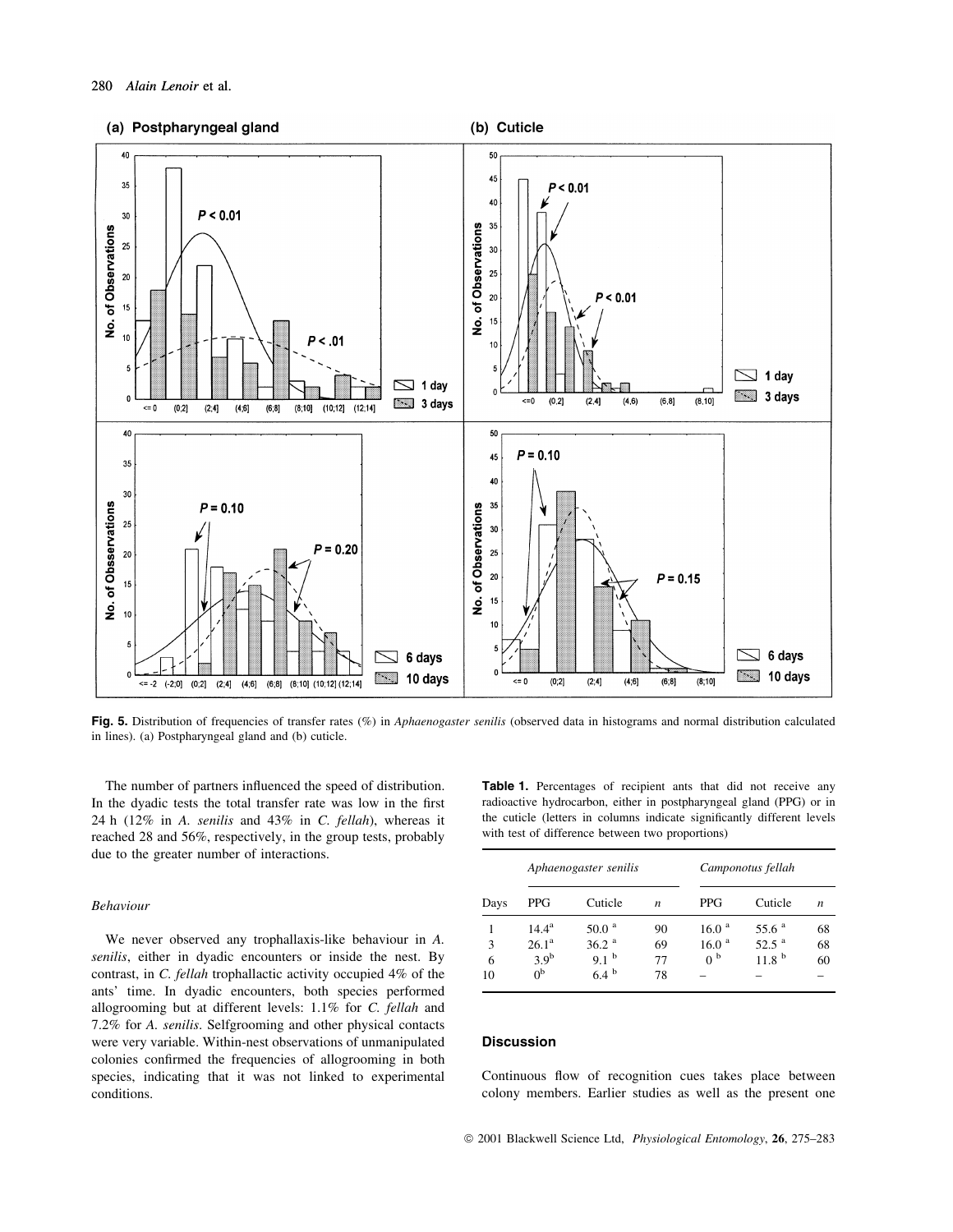Table 2. Frequencies of behavioural items (mean  $\pm$  SEM) observed in the recipient during the first 6 h of encounters between a prelabelled (donor) and a non-labelled (recipient) ant and rates of transfer to the postpharyngeal gland (PPG) and the cuticle to the recipient in 24-h encounter

| Subfamily  | <b>Species</b>                     | Behavioural item |                   |                   |                           |                      |                |                  |
|------------|------------------------------------|------------------|-------------------|-------------------|---------------------------|----------------------|----------------|------------------|
|            |                                    | Tro-             | Self-<br>grooming | Allo-<br>grooming | Other physical<br>contact | Hydrocarbon transfer |                |                  |
|            |                                    | phallaxis        |                   |                   |                           | To PPG               | To cuticle     | $\boldsymbol{n}$ |
| Formicinae | Camponotus fellah <sup>1</sup>     | $4.0 \pm 0.9$    | $4.8 \pm 0.9$     | $1.1 \pm 0.4$     | $76.4 \pm 4.4$            | $41.9 \pm 5.21$      | $1.3 \pm 0.14$ | -11              |
|            | Cataglyphis niger <sup>2</sup>     | $2.42 \pm 0.6$   | $11.1 \pm 1.2$    | $1.7 \pm 0.5$     | $25.4 \pm 2.5$            | $19.7 \pm 3.29$      | $1.2 \pm 0.17$ | 32               |
|            | Formica selvsi <sup>3</sup>        | $0.14 \pm 0.14$  | $0.7 \pm 0.2$     | $0.7 \pm 0.14$    | $62.6 \pm 6.8$            | $13.6 \pm 2.08$      | $2.2 \pm 1.36$ | 10               |
| Myrmicinae | Manica rubida <sup>3</sup>         | $\Omega$         | $3.4 \pm 0.8$     | $1.6 \pm 0.6$     | $36.9 \pm 9.3$            | 17<br>$\pm$ 4        | $5.7 \pm 0.57$ | 7                |
|            | Aphaenogaster senilis              | $\Omega$         | $4.8 \pm 0.9$     | $7.2 \pm 3.5$     | $31.9 \pm 3.7$            | $10.7 \pm 7.05$      | $1.5 \pm 0.42$ | 14               |
| Ponerinae  | Pachycondyla apicalis <sup>4</sup> | $\theta$         | $7.3 \pm 1.1$     | $0.5 \pm 0.3$     | $42.2 \pm 2.8$            | $3.2 \pm 0.78$       | $2.0 \pm 0.74$ | 15               |

<sup>1</sup>Boulay et al. (2000a).

 $^{2}$ Soroker *et al.* (1995).<br><sup>3</sup>Vienne *et al.* (1995).

<sup>3</sup>Vienne et al. (1995).

<sup>4</sup>Soroker et al. (1998).

have demonstrated, using radioactive hydrocarbons as markers, that these exchanges can be accomplished either by trophallaxis, allogrooming or other physical contact. Opposing this tendency for gestalt creation is the time-dependent shift in cuticular hydrocarbon composition exhibited by individual ants (Boulay et al., 2000a; Lenoir et al., 2001; Lahav et al., 2001), and the fact that newly emerging ants are constantly adding to the odour diversity in the colony. Therefore, assessment of rate of cue flow between nestmates is imperative for understanding the formation of the gestalt. We have attempted to address this question by measuring the rate of transfer between a single ant and 10 of her nestmates, a situation that we believe represents a better approximation of the process by which homogeneity is achieved in intact colonies.

In our study, the total radioactivity in hydrocarbons did not change significantly between 1 day and 10 days after injecting the radioactive acetate precursor, indicating that the bulk of radioactive hydrocarbons was produced within the first 24 h. This is probably because acetate is a very general precursor, and therefore the labelled pool was mostly exhausted within 24 h. However, as the donor still retained 25% of the radioactivity after 10 days (vs. 9.1% expected in the case of equal distribution) we cannot exclude the possibility that low levels of radioactive hydrocarbons were newly synthesized during this period. These may originate from existing radioactive acetate or from turnover of other radioactive substances. Nevertheless, we can assume that in all probability all the labelled hydrocarbons found in the recipients originated from the donor, and were the result of a sharing between participants.

Cue transfer between worker A. senilis has not previously been assessed together with behavioural observations (Lenoir  $et al., 2001$ ). We therefore first ascertained that trophallaxis is not present in this species and, using selectively mouthblocked ants, assessed the effect of transfer modality on its magnitude. Mouth blocking of the donor in A. senilis did not prevent hydrocarbons transfer to the PPG, provided that the recipient's mouth was not blocked. Because trophallaxis was impossible in this case, the accumulation of hydrocarbons into the PPG of the recipient must have been the consequence of allogrooming. The absence of trophallaxis on the one hand and the intensity of allogrooming on the other were further ascertained in the behavioural observations, both in the dyadic encounter and within the nest. The absence of trophallaxis in the genus Aphaenogaster was also indicated by experiments with coloured diets on A. gibbosa (Delage & Jaisson, 1969).

Our predictions on the dynamic of the gestalt were confirmed in both species: the sharing of hydrocarbons became more and more equitable, reaching the theoretical mean of  $7.5-$ 8% for each member of the group, with frequency distributions becoming progressively normal; and an equal sharing was obtained more rapidly in C. fellah (which exhibits trophallaxis) than in A. senilis (in which trophallaxis is absent). Rate of transfer also matched modality of transfer. Camponotus fellah donors had already passed on 55% of their labelled hydrocarbons after 1 day, and the frequency of distribution was normal for the PPG, indicating a high efficiency of transfer. Similar efficiency of trophallaxis in material transfer is observed in Formica fusca, where a single worker fed with radioactive iodine mixed with honey transfers the radioactivity to 75 nestmates within 140 h (Wilson, 1971). By contrast, it took A. senilis 10 days to reach 75% transfer.

Table 2 presents previously published behavioural data as well as percentages of hydrocarbon transfer into the PPG and the cuticle in various ant species. These are comparable because they were all obtained during dyadic encounters using the same methodology. According to the trophallactic behaviour, three types of species can be distinguished: species exhibiting an intense trophallactic activity, such as Camponotus fellah and Cataglyphis niger; species with a lower trophallactic activity, such as Formica selysi and Manica rubida (although in these species trophallaxis frequencies were low or absent under the experimental conditions during the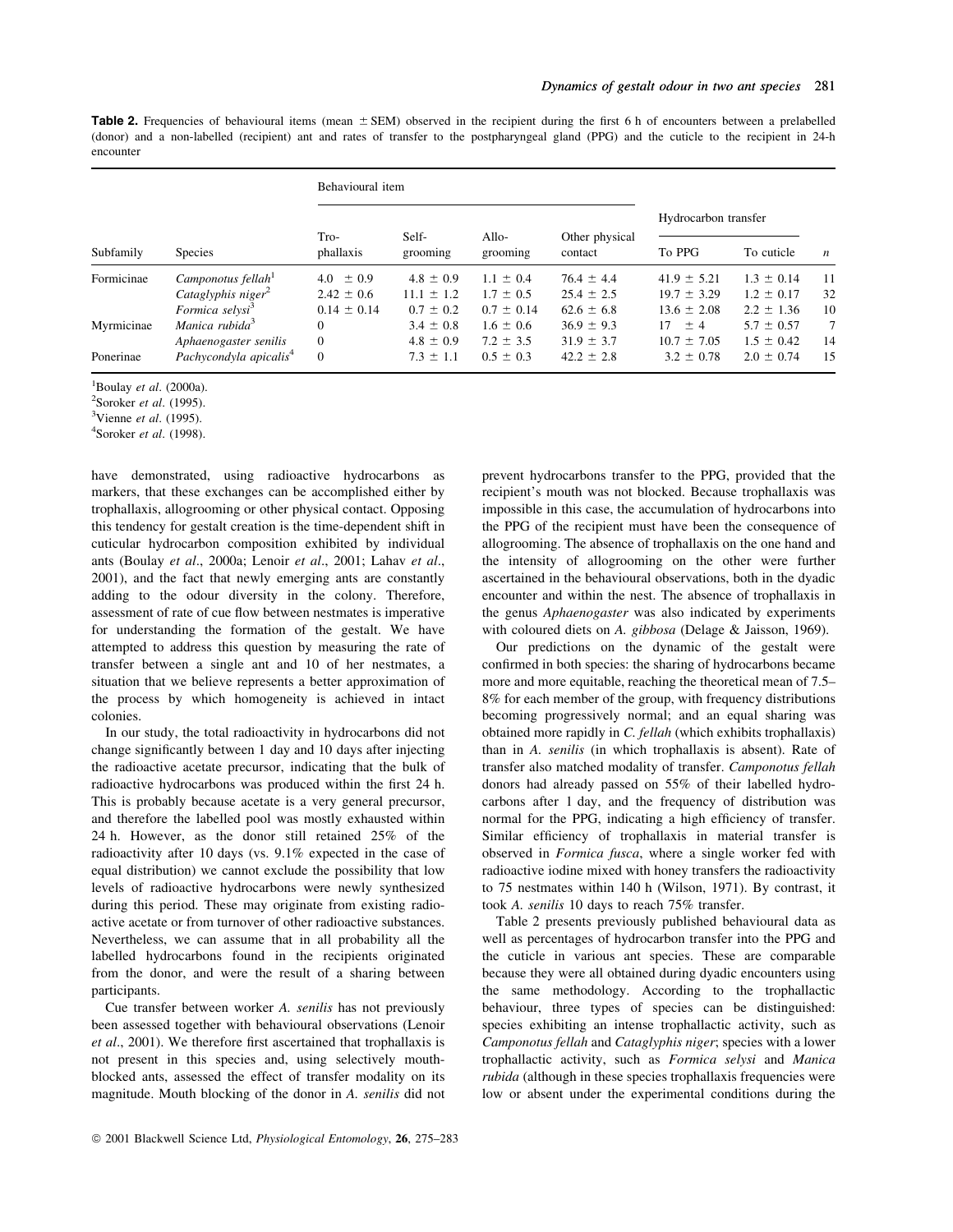observation period, they are known to perform trophallaxis (Corbara & Errard, 1991); and species that do not practice trophallaxis at all, such as P. apicalis and A. senilis. From the limited species investigated, it can be suggested that for species practising trophallaxis the percentage of hydrocarbon transfer in dyadic tests is correlated with trophallaxis intensity. Linked with the group transfer data obtained in this study, this confirms that the greater rates of trophallaxis enable a faster update of the gestalt. Among the non-trophallactic species two patterns can be discerned with respect to gestalt formation: hydrocarbon transfer in P. apicalis was very low, amounting to only 3%, whereas in A. senilis it reached 11%, a value in the range calculated for trophallacting species. This high transfer can be attributed to allogrooming behaviour that was comparatively intense in A. senilis. Whereas in all other species this behaviour did not exceed 2%, it was 7.2% in A. senilis, which appears to compensate for the absence of trophallaxis in the transfer of gestalt cues, and to enable the establishment of a real gestalt in this species, although its dynamics were slower than in trophallacting ant species. In-nest behavioural observations demonstrated that this high level of allogrooming was not an artefact of the dyadic condition used in our experiments. Allogrooming in  $P$ . *apicalis* is rather low  $(0.5\%)$  and the transfer between individuals can also be explained by other physical contact followed by selfgrooming (Soroker et al., 1998). This raises the question of whether a gestalt is really achieved in P. apicalis, and the nature of the dynamics of hydrocarbon transfer in an entire colony. The low rate of active cue transfer seems to rule out the gestalt and suggests that colonial identity may simply be the association of individual odours, and that recognition may be based on the `individualistic' model of Crozier (Crozier, 1987) rather than a real gestalt. This was previously noted in Rhytidoponera confusa, in which the gestalt component to the colony odour was estimated at 28%, whereas the individualistic component (72%) seemed to be more important (Crosland, 1989).

Ponerines like P. apicalis and R. confusa may have a colonial odour system that might be considered as close to a primitive state but is, nevertheless, likely to be sufficiently efficient in small monogynous colonies. The individualistic model of colonial odour may explain why intercolonial adoptions or formation of mixed colonies involving ponerine ants are so difficult (Errard & Jaisson, 1984; Jaisson, 1991). It is well known that callow workers are readily adopted by alien colonies, where they rapidly integrate the gestalt (chemical data in Nowbahari et al., 1990), but in the ponerine ant Ectatomma tuberculatum alien workers are rejected after a delay of several weeks (Fénéron, 1993). These callows apparently produce only low quantities of hydrocarbons and thus, by being chemically insignificant, can be temporarily adopted by alien ants. However, as the ant matures it produces its own bouquet of hydrocarbons, and as transfer is very inefficient it is recognized as alien and thereby rejected from the nest. The same phenomenon may explain why alien cocoons are accepted in the archaic ant Myrmecia, but after emergence these alien callow workers are killed (Haskins & Haskins, 1950; Crosland, 1989; Jaisson & Taylor, in Jaisson, 1991).

#### Acknowledgements

We thank Xim Cerdá for help in the ant collection, Alberto Tinaut for determination of the ants, the authorities of Doñana National Park for their authorization to collect the ants, David Cuisset for the observations of behavioural time budget in A. senilis, Armin Ionescu for advise on statistical analyses, Christine Errard for critical reading of the manuscript and Naomi Paz for editorial assistance. We thank two anonymous reviewers for their comments and the editor for numerous helpful editorial changes. This work was supported by a Picasso grant number n°97044 to Alain Lenoir, and grant n°199-9089 from United States-Israel Binational Science Foundation (BSF, Jerusalem, Israel to Abraham Hefetz). It is a partial contribution n°507/01 from the Department of Entomology, The Volcani Center (Israel).

## **References**

- Bagnères, A.-G. & Morgan, E.D. (1990) A simple method for analysis of insect cuticular hydrocarbons. Journal of Chemical Ecology, 16, 3263±3276.
- Boulay, R., Hefetz, A., Soroker, V. & Lenoir, A. (2000a) Individuality in hydrocarbons production obliges Camponotus fellah workers a continual exchange to be integrated in their colony. Animal Behaviour, 59, 1127-1133.
- Boulay, R., Quagebeur, M., Godzinska, E.J. & Lenoir, A. (1999) Social isolation in ants: evidence of its impact on survivorship and behaviour in Camponotus fellah (Hymenoptera, Formicidae). Sociobiology, 33, 111-124.
- Boulay, R., Soroker, V., Godzinska, E.J., Hefetz, A. & Lenoir, A. (2000b) Octopamine reverses the isolation-induce increase in trophallaxis in the carpenter ant Camponotus fellah. Journal of Experimental Biology, 203, 513-520.
- Corbara, B. & Errard, C. (1991) The organization of artificial heterospecific ant colonies. The case of the Manica rubida, Formica selysi association. Mixed colony or parallel colonies? Behavioural Processes, 23, 75-87.
- Crosland, M.W.J. (1989) Intraspecific aggression in the primitive ant genus Myrmecia. Insectes Sociaux, 36, 161-172.
- Crozier, R.H. (1987) Genetic aspects of kin recognition: concepts, models, and synthesis. Kin Recognition in Animals (ed. by D. J. C. Fletcher and C. D. Michener), pp. 55-73. John Wiley, New York.
- Crozier, R.H. & Dix, M.W. (1979) Analysis of two genetic models for the innate components of colony odor in social Hymenoptera. Behavioral Ecology and Sociobiology, 4, 217-224.
- Dahbi, A., Hefetz, A., Cerdá, X. & Lenoir, A. (1999) Trophallaxis mediates uniformity of colonial odor in Cataglyphis iberica ants (Hymenoptera, Formicidae). Journal of Insect Behavior, 12, 559-567.
- Delage, B. & Jaisson, P. (1969) Etude des relations sociales chez des fourmis du genre Aphaenogaster. Compte Rendus Académie des Sciences Paris, 268, 701-703.
- Edney, E.B. (1977) Water Balance in Land Arthropods. Springer-Verlag, Berlin.
- Errard, C. & Jaisson, P. (1984) Etude des relations sociales dans les colonies mixtes hétérospecifiques chez les fourmis (Hymenoptera, Formicidae). Folia Entomologia Mexicana, 61, 135-146.
- Fénéron, R. (1993) Ethogenèse et reconnaissance interindividuelle. Influence de l'expérience précoce chez une fourmi ponérine